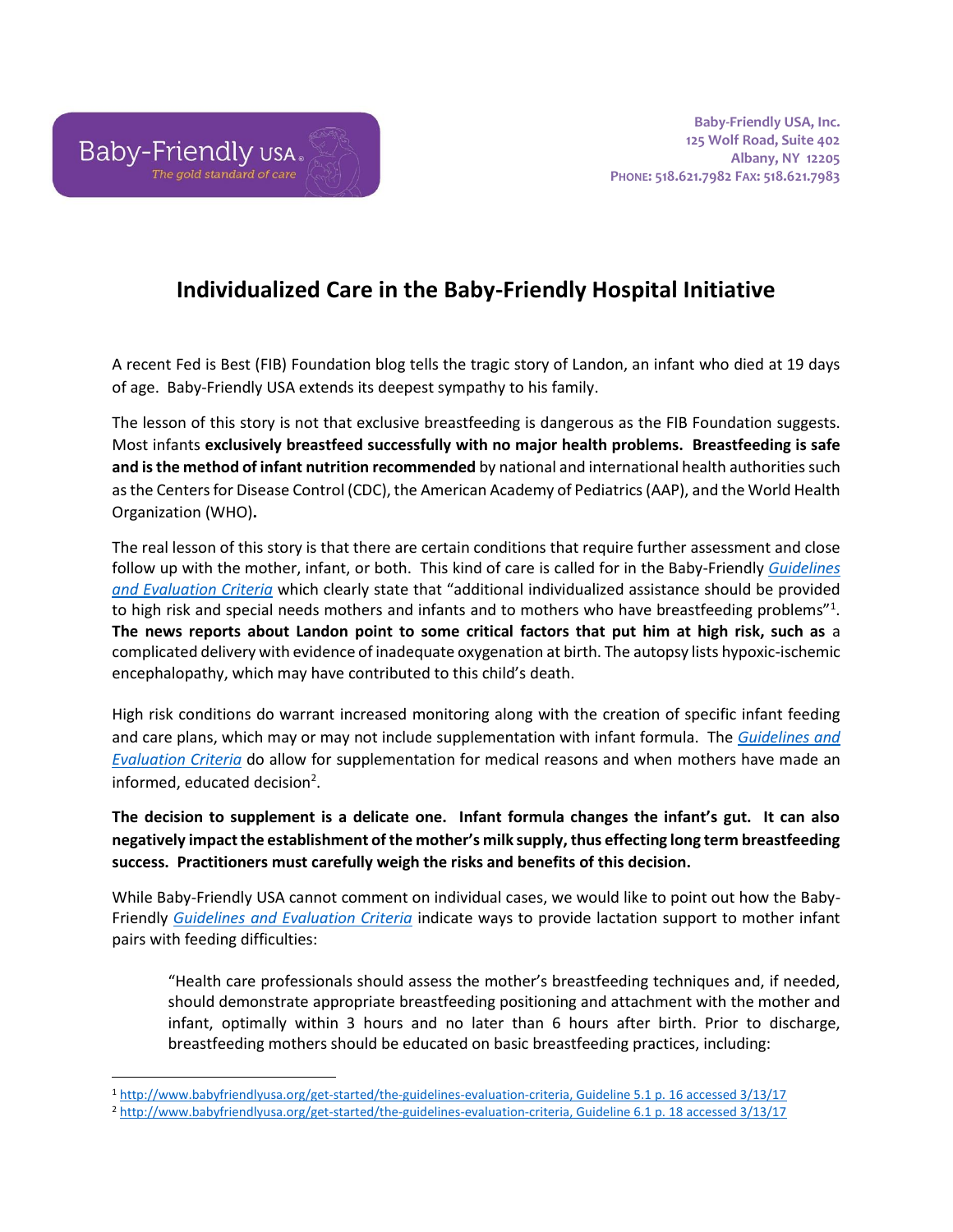1) the importance of exclusive breastfeeding,

2) how to maintain lactation for exclusive breastfeeding for about 6 months,

3) criteria to assess if the infant is getting enough breast milk,

4) how to express, handle, and store breast milk, including manual expression, and

5) how to sustain lactation if the mother is separated from her infant or will not be exclusively breastfeeding after discharge."<sup>3</sup>

Mothers expressing discomfort with breastfeeding or who are exhibiting irritated, cracked or bleeding nipples especially require this assessment.

"Additional individualized assistance should be provided to high risk and special needs mothers and infants and to mothers who have breastfeeding problems or must be separated from their infants."<sup>4</sup>

Mother's with metabolic disorders and physiologic conditions that might alter their ability to produce an adequate supply of milk should have their milk production and milk transfer assessed periodically during the hospital stay and again, before discharge. Individualized plans of care should be implemented accordingly.

"The designated health care professional(s) should ensure that, prior to discharge, a responsible staff member explores with each mother and a family member or support person (when available) the plans for infant feeding after discharge…an early post-discharge follow-up appointment with their pediatrician, family practitioner, or other pediatric care provider should also be scheduled. The facility should establish in-house breastfeeding support services if no adequate source of support is available for referral (e.g. support group, lactation clinic, home health services, help line, etc.)."<sup>5</sup>

The care described in the news reports and blog regarding baby Landon are not consistent with the full implementation of the Baby-Friendly Hospital Initiative *[Guidelines and Evaluation Criteria](http://www.babyfriendlyusa.org/get-started/the-guidelines-evaluation-criteria)*. Baby Friendly USA certifies hospitals based on a large set of criteria that must be maintained by the hospital itself. Being Baby-Friendly does not and cannot assure that every staff member will perform according to Baby-Friendly standards. However, in 2012, Baby-Friendly USA implemented a quality improvement program that requires hospitals to annually audit and report on their practices. Quality improvement plans are required for facilities whose audit results indicate their practices have fallen below the Baby-Friendly standards. Baby-Friendly USA continues to strengthen this program.

## **Links to some additional comments on the topic.**

l

[Hypernatremia Dehydration](https://www.unicef.org.uk/babyfriendly/hypernatremic-dehydration-news-coverage-response/) [Why Fed Will Never Be Best: The FIB Letting Our New Mothers Down](http://m.huffpost.com/uk/entry/12311894)

<sup>3</sup> [http://www.babyfriendlyusa.org/get-started/the-guidelines-evaluation-criteria,](http://www.babyfriendlyusa.org/get-started/the-guidelines-evaluation-criteria) Guideline 5.2 p. 17 accessed 3/13/17

<sup>4</sup> [http://www.babyfriendlyusa.org/get-started/the-guidelines-evaluation-criteria,](http://www.babyfriendlyusa.org/get-started/the-guidelines-evaluation-criteria) Guideline 5.1 p. 16 accessed 3/13/17

<sup>5</sup> [http://www.babyfriendlyusa.org/get-started/the-guidelines-evaluation-criteria,](http://www.babyfriendlyusa.org/get-started/the-guidelines-evaluation-criteria) Guideline 10.1 p. 22 accessed 3/13/17